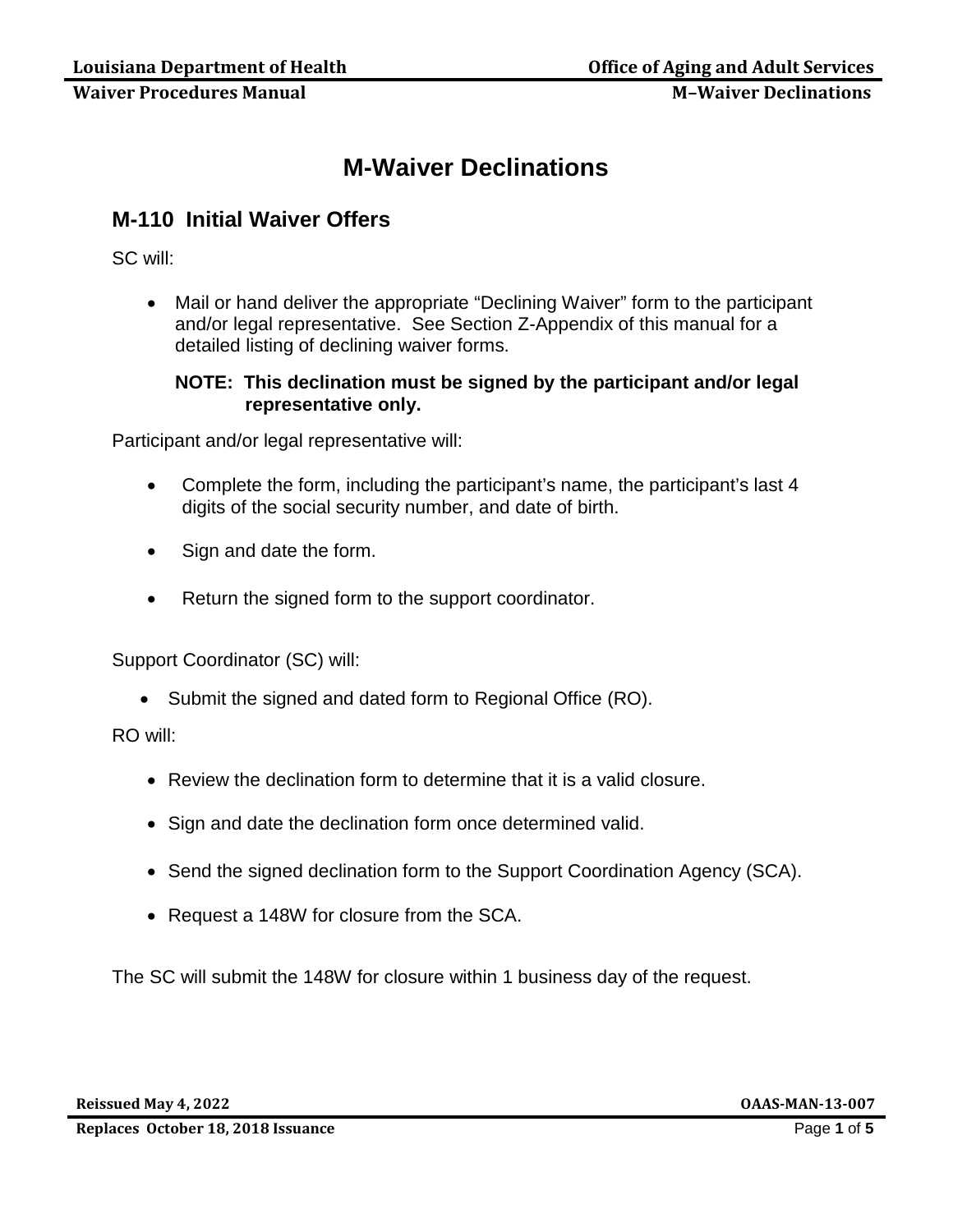RO will:

- Process the 148W for for closure, electronically signing, saving and uploading to the Louisiana Medicaid Eligibility Determination System (LaMEDS).
- Send the processed 148W to the Data Management Contractor (DMC), SCA, and Medicaid.
- Document in the participant's activity log and file the documents in the participant's electronic file (e-file).

If the participant/representative does not return the declination to the SC after 7 business days or if the declination is not signed by the participant and/or legal representative, RO will:

• Send the participant and/or legal representative the appropriate Verification of Declination of Waiver Offer notice: OAAS-RF-15-009 or OAAS-RF-15-010.

If there is no response after 10 business days, RO will close the waiver case/offer.

**For Adult Day Health Care (ADHC) Waiver offers only**: If there are no ADHC providers in the commutable region/area, refer to Section F-Linkages, F-300.5 No Adult Day Health Care (ADHC) Provider in the Area, of this manual.

# **M-120 Current Waiver Participants**

SC will:

• Mail or hand-deliver the appropriate "Declining Waiver" form to the participant and/or legal representative. See Section Z-Appendix of this manual for a detailed listing of declining waiver forms.

## **NOTE: This declination must be signed by the participant and/or legal representative only.**

Participant and/or legal representative will:

• Complete the form, including the participant's name, the participant's last 4 digits of the social security number, and date of birth.

**Reissued May 4, 2022 OAAS-MAN-13-007**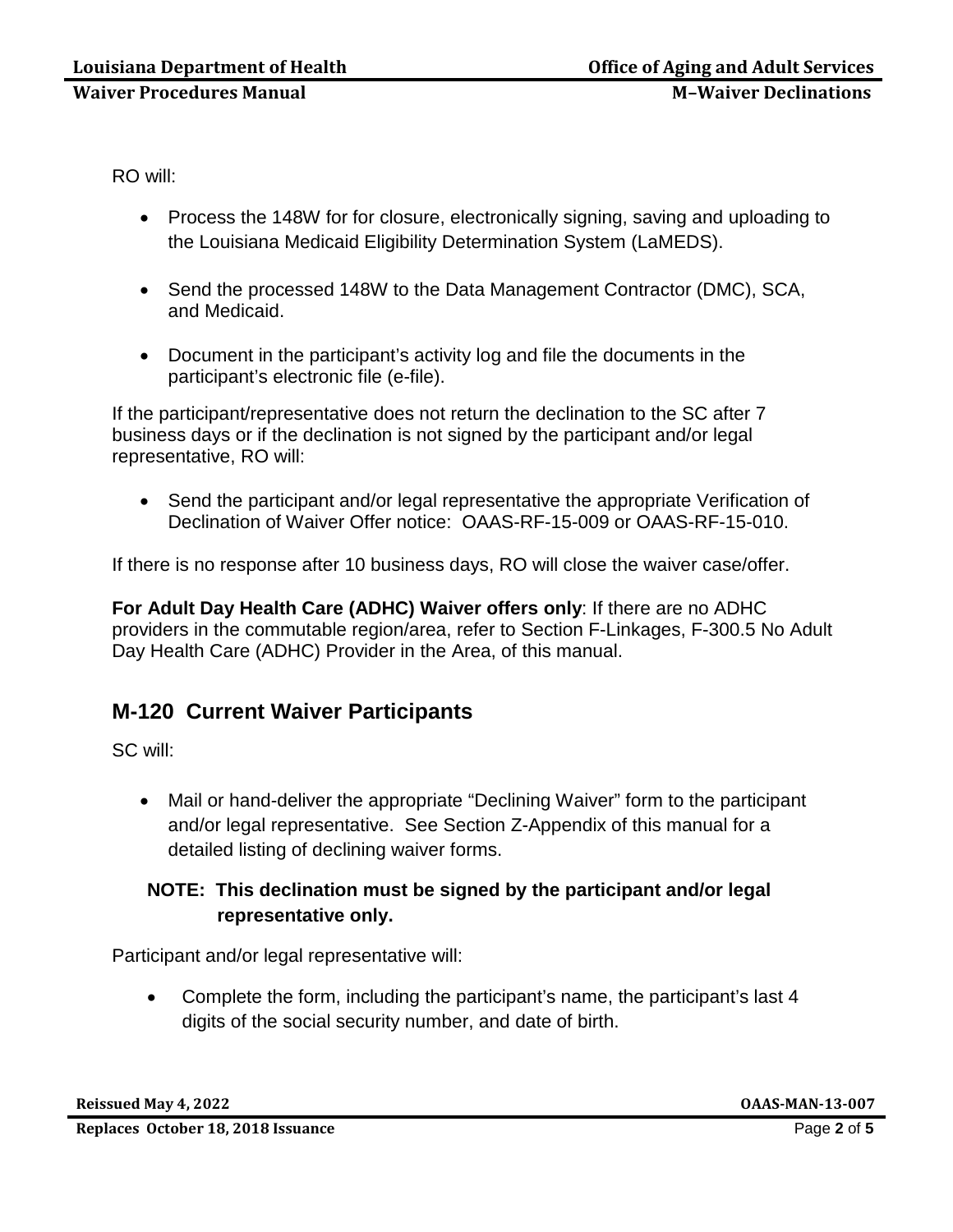# Louisiana Department of Health **Office of Aging and Adult Services**

## **Waiver Procedures Manual Metallician Contract Contract Metallician M-Waiver Declinations**

- Sign and date the form.
- Return the signed form to the SC.

SC will:

• Submit the completed, signed and dated form to RO.

RO will:

- Review the declination form to determine that it is a valid closure.
- Once determined valid, sign and date the declination form.
- Send the signed declination form to the SCA.
- Contact the SCA and request a 148W for closure.

The SC will submit the 148W for closure within 1 business day of request/notification.

RO will:

- Process the 148W for for closure, electroically signing, saving and uploading to LaMEDS.
- Send a copy of the signed/processed 148W to the DMC and SCA.
- File the documents in the participant's e-file.

If the participant/representative does not return the declination to the SC after 7 business days or if the declination is not signed by the participant and/or legal representative, RO will:

• Send the participant and/or legal representative the appropriate Verification of Declination of Waiver Offer notice: OAAS-RF-09-008 or OAAS-RF-15-008.

If there is no response after 10 business days, RO will close the waiver case/offer.

# **M-130 Nursing Facility (NF) Transitions**

**Reissued May 4, 2022 OAAS-MAN-13-007**

**Replaces October 18, 2018 Issuance Page 1 of 5 Page 1 of 5 Page 1 of 5 Page 1 of 5**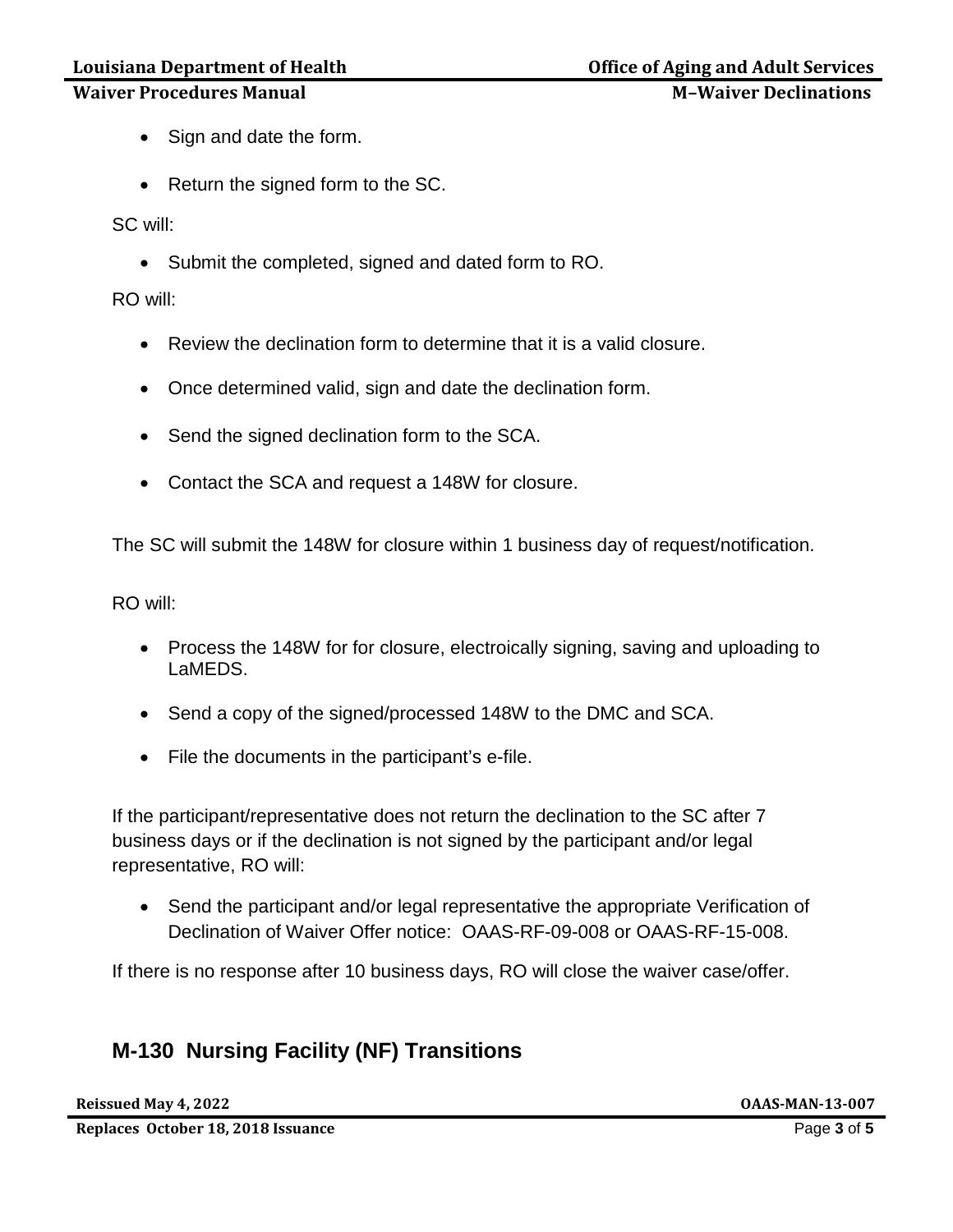## **Waiver Procedures Manual Metally School School M-Waiver Declinations**

If a NF resident or legal representative, when presented with a waiver offer, expresses the intent to decline a waiver offer, the OAAS Transition Coordinator (TC), or OAAS designee, will obtain the signed declination, providing assurance that the NF resident or legal representative is making an informed decision.

When a NF resident/legal representative notifies a SC of their request to decline waiver services, the SC/SC Supervisor (SCS) will:

• Notify by email, the TC, RO Manager, and RO inbox, within 1 business day.

The TC will:

• Complete a face to face visit with the resident and legal representative (if applicable) to discuss the declination request, and complete the declination (when appropriate) within 14 business days.

## **Note: The same process is followed if the TC receives first knowledge of the request to decline waiver services, when a waiver offer has already been completed and processed.**

If the NF resident/legal representative makes the informed decision to decline the waiver offer, participant and/or legal representative will:

- Complete the declination form, including the participant's name, the participant's last 4 digits of the social security number, and date of birth.
- Sign and date the form.

The TC will:

• Send the completed declination form to the SC, RO Manager and RO inbox, the same business day.

RO will:

- Review the declination form to determine that it is a valid closure.
- Once determined valid, sign and date the declination form.
- Send the signed declination form to the SCA.

**Reissued May 4, 2022 OAAS-MAN-13-007**